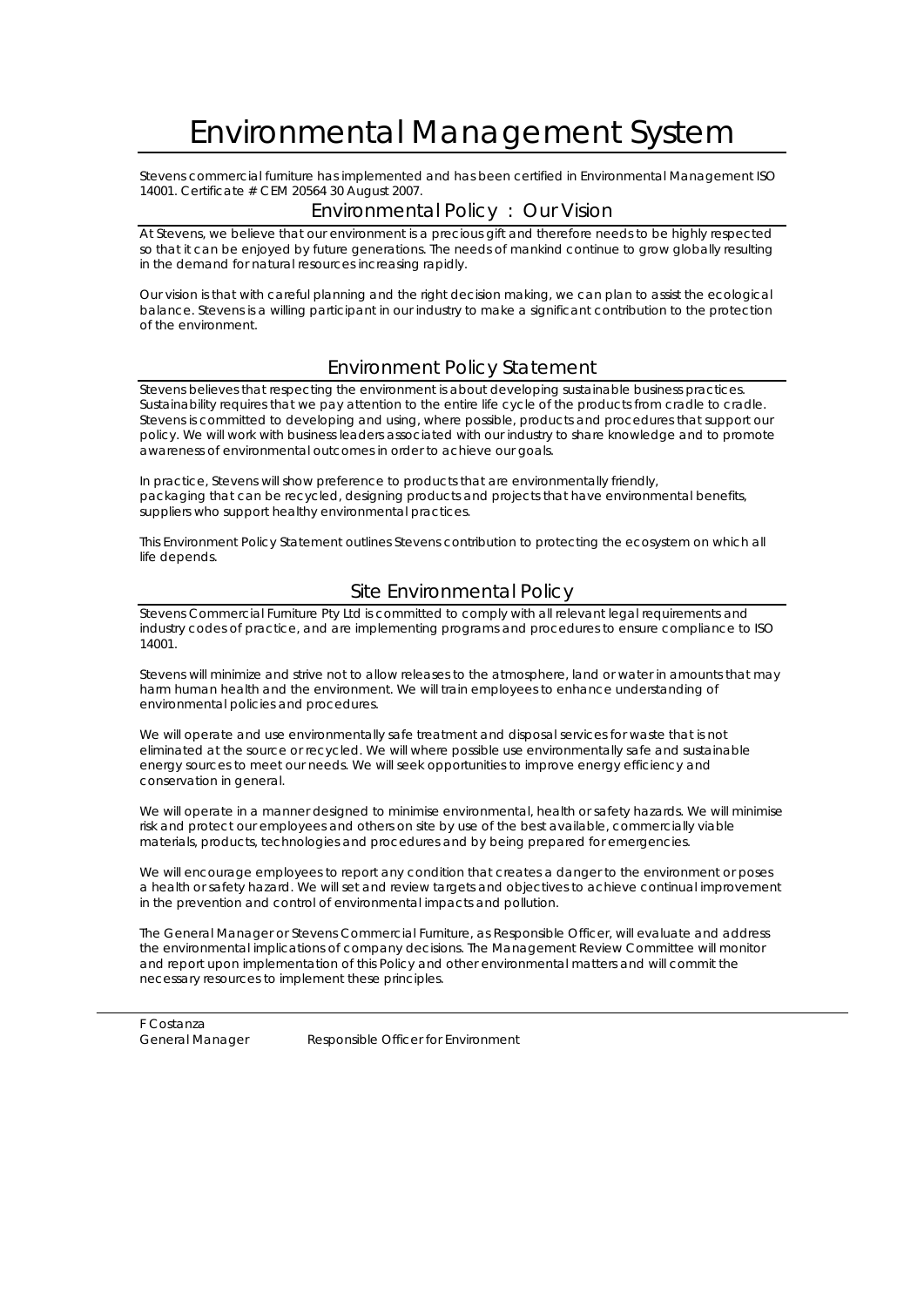## Stewardship Program



## For the **Stevens Collection**

Desks, Credenzas and Workstations



Stevens is committed to operating their business in harmony with the environment. As part of our commitment, Stevens has a comprehensive stewardship program where we are contractually obliged to take back the product from the agent at the end of the products useful life, reusing the modular components or disassembling 90% of the components using non specialist tools into elemental components and processing the remaining materials through a recycling stream. As part of our commitment, materials that are able to be recycled are selected for use in component manufacture.

# Manufacturer's Warranty



For the

## **Stevens Collection**

Desks, credenzas and workstations



Stevens provides a 10 year manufacturer's warranty on the product range including metal components, timber components, fasteners, surface finishes and assembly at the manufacturers facility.

Conditions applying

- The product shall be used in the manner for which it was designed.
- Installation must be performed professionally using standard equipment.
- Where assembly is required, the correct tools shall be used.
- The warranty excludes any damage associated with the transporting of the product.
- The warranty period commences from the completion date of the product at the manufacturers facility.
- The warranty is provided on receipt of the signed delivery docket.
- $\blacksquare$  The warranty is provided on the basis that the conditions for payment of the product are met.